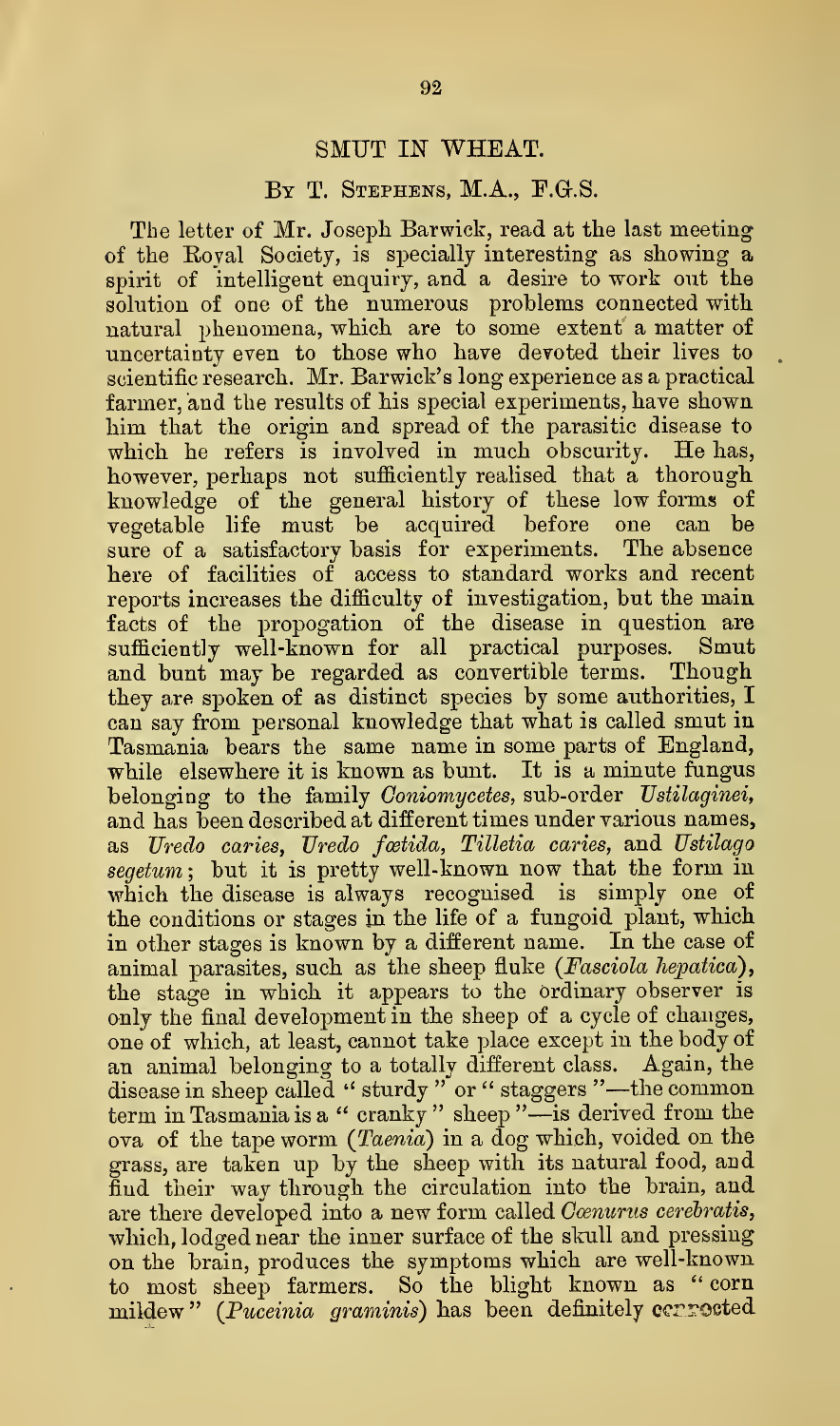with a fungus  $(Recidium \quad berberidis)$  found on the wild barberry, and is said to have disappeared from some localities when this hedgerow tree had been extirpated. As regards smut, it is sufficient to know that the disease generally springs from seed infected by the minute spores of the fungus known by that name, which explains the use of sulphate of copper or some other fungus destroyer, as a preventive, and it is probable that the intermediate changes take place in different parts of the wheat plant, reaching their final development in the ear. It is well known that self-sown wheat, such as grows on headlands, is very rarely affected by the disease, and the probable explanation of this fact is that it is not so much exposed to infection as that which has passed through the steam-threshing machine. The myriads of spores beaten out from even one smutted ear form a cloud of impalpable slightly glutinous dust, which adheres to the grain with which it comes in contact, and this applies also to hand-threshed wheat, though in a much less degree. When the machines first came into use, English farmers still preferred to use the flail for wheat intended for seed, because in machine-dressed wheat some of the grain is often so much broken by the beaters as to be unfit to produce healthy plants. They do not omit in either case to use some preventive against smut, the experience of generations have proved that if properly applied, it very rarely fails to check its ravages. Of course wheat selected from sound ears and rubbed out by hand, as described by Mr. Barwick, would be in a condition analogous to that of self- sown wheat, having been free from exposure to the ordinary causes of infection. I doubt very much whether any trials of seed at the Botanical Gardens could be of much practical value in a matter of this kind ; but further experiments by Mr. Barwick and other intelligent farmers might prove interesting. As the mode of dressing wheat against smut varies considerably, and some kinds of treatment may do as much harm as good, I will conclude these remarks with a brief description of the process adopted by the best farmers in the North of England, where it was always regarded as an almost infallible preventive. A solution is prepared by dissolving powdered sulphate of copper in water, at the rate of 2ozs. to a pint for each bushel of wheat. The grain is emptied on a floor, a little of it is shovelled to one side by one person, while another sprinkles the solution over it, and this process is continued until the whole quantity is gone over. The heap is then turned repeatedly, the men working with shovels opposite to each other. After lying for a few minutes the grain is ready for sowing either by hand or machine. The seed ought not to be steeped in the solution, but merely wetted. A too strong solution may kill the seed as well as the fungus, and damaged grains are probably often